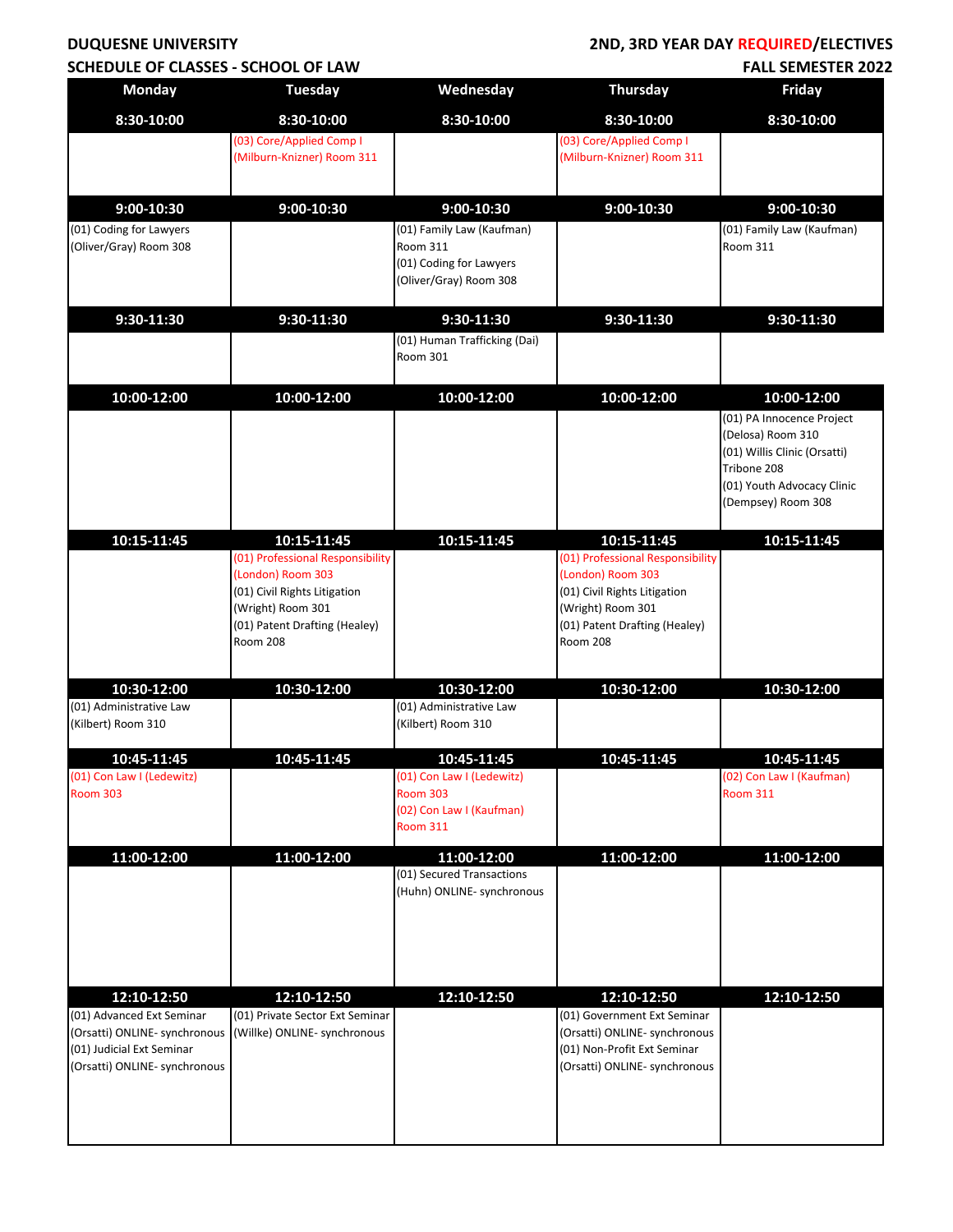#### **DUQUESNE UNIVERSITY SCHEDULE OF CLASSES - SCHOOL OF LAW**

## **2ND, 3RD YEAR DAY REQUIRED/ELECTIVES FALL SEMESTER 2022**

|                                                                                                                                                      | UL CLAJJLJ - JUHUUL                                                                                                                              |                                                                                                                                                                  |                                                                                                                                                    |                                                                                                   |
|------------------------------------------------------------------------------------------------------------------------------------------------------|--------------------------------------------------------------------------------------------------------------------------------------------------|------------------------------------------------------------------------------------------------------------------------------------------------------------------|----------------------------------------------------------------------------------------------------------------------------------------------------|---------------------------------------------------------------------------------------------------|
| <b>Monday</b>                                                                                                                                        | <b>Tuesday</b>                                                                                                                                   | Wednesday                                                                                                                                                        | <b>Thursday</b>                                                                                                                                    | <b>Friday</b>                                                                                     |
| 1:00-2:30                                                                                                                                            | 1:00-2:30                                                                                                                                        | $1:00-2:30$                                                                                                                                                      | $1:00-2:30$                                                                                                                                        | 1:00-2:30                                                                                         |
| (01) Business Associations<br>(TBA) Room 308                                                                                                         | (01) Criminal Procedure (Rago) (01) Business Associations<br><b>Room 303</b><br>(01) Evidence (Moriarty) Room<br>311<br>(02) Core/Applied Comp I | (TBA) Room 308                                                                                                                                                   | (01) Criminal Procedure (Rago)<br><b>Room 303</b><br>(01) Evidence (Moriarty) Room<br>311<br>(02) Core/Applied Comp I                              |                                                                                                   |
|                                                                                                                                                      | (Meredith) Room 310                                                                                                                              |                                                                                                                                                                  | (Meredith) Room 310                                                                                                                                |                                                                                                   |
| 1:00-3:00                                                                                                                                            | 1:00-3:00                                                                                                                                        | $1:00 - 3:00$                                                                                                                                                    | $1:00 - 3:00$                                                                                                                                      | $1:00 - 3:00$                                                                                     |
| (01) Core Comp I (TBA) Room<br>310                                                                                                                   |                                                                                                                                                  |                                                                                                                                                                  |                                                                                                                                                    | (01) State Attorney General<br>(Corbett/Rago) Room 204                                            |
| 2:30-5:30                                                                                                                                            | 2:30-5:30                                                                                                                                        | 2:30-5:30                                                                                                                                                        | 2:30-5:30                                                                                                                                          | 2:30-5:30                                                                                         |
|                                                                                                                                                      |                                                                                                                                                  |                                                                                                                                                                  |                                                                                                                                                    | (01) Trial Ad- Trial Team<br>(Giglione) Room 302<br>(02) Trial Ad- Trial Team<br>(Daley) Room 208 |
| 2:45-4:45                                                                                                                                            | 2:45-4:45                                                                                                                                        | 2:45-4:45<br>(01) Adv Legal Writing:<br>Drafting (Levine) Room 308                                                                                               | 2:45-4:45<br>(01) Sales (Gaffney) Room 303                                                                                                         | 2:45-4:45                                                                                         |
| 2:45-5:45                                                                                                                                            | 2:45-5:45                                                                                                                                        | 2:45-5:45                                                                                                                                                        | 2:45-5:45                                                                                                                                          | 2:45-5:45                                                                                         |
|                                                                                                                                                      |                                                                                                                                                  | (01) Governance (Krasik/Lally-<br>Green) ONLINE- synchronous                                                                                                     |                                                                                                                                                    |                                                                                                   |
| 3:00-4:30<br>(01) Legislation and Regulation<br>(Rice) Room 203                                                                                      | 3:00-4:30                                                                                                                                        | 3:00-4:30<br>(01) Legislation and Regulation<br>(Rice) Room 203                                                                                                  | 3:00-4:30                                                                                                                                          | 3:00-4:30                                                                                         |
| 3:30-5:00                                                                                                                                            | 3:30-5:00                                                                                                                                        | 3:30-5:00                                                                                                                                                        | 3:30-5:00                                                                                                                                          | $3:30 - 5:00$                                                                                     |
| (01) Adv Crim Prac and Proc<br>Sim (Mariani) Room 310                                                                                                | (01) Functions and Duties<br>(Corbett/Rago) Room 204<br>(01) Fundamentals of IP (TBA)<br><b>Room 203</b>                                         | (01) Adv Crim Prac and Proc<br>Sim (Mariani) Room 310                                                                                                            | (01) Functions and Duties<br>(Corbett/Rago) Room 204<br>(01) Fundamentals of IP (TBA)<br>Room 203                                                  |                                                                                                   |
|                                                                                                                                                      |                                                                                                                                                  |                                                                                                                                                                  | 3:30-5:30                                                                                                                                          |                                                                                                   |
| 3:30-5:30<br>(01) Appellate Practice and<br>Procedure (Belczyk/Lally-<br>Green) ONLINE- synchronous<br>(01) White Collar Crime<br>(Kaufman) Room 204 | 3:30-5:30<br>(01) Sanctions (Bergstrom)<br>Room 310<br>(01) Urban Development<br>Practicum (Mistick) Room 208                                    | 3:30-5:30<br>(01) Election Law (Mistick)<br><b>Room 204</b><br>(01) Family Law Clinic (Norton)<br>Tribone 201<br>(01) Veterans Clinic<br>(Kunz/Rago) Tribone 208 | (01) Public Defender Program<br>(Howsie/Steiner) Tribone 201                                                                                       | 3:30-5:30                                                                                         |
| 4:00-5:45                                                                                                                                            | 4:00-5:45                                                                                                                                        | 4:00-5:45                                                                                                                                                        | 4:00-5:45                                                                                                                                          | 4:00-5:45                                                                                         |
|                                                                                                                                                      | (01) Re-Entry Services Clinic<br>(Jenkins/Robinson) Tribone<br>201                                                                               |                                                                                                                                                                  | (01) Criminal Prosecution<br>Program<br>(DiGiovanni/Spurgeon) Tribone<br>110<br>(01) Elder Law Program<br>(Ruggiero) Tribone (pending<br>approval) |                                                                                                   |